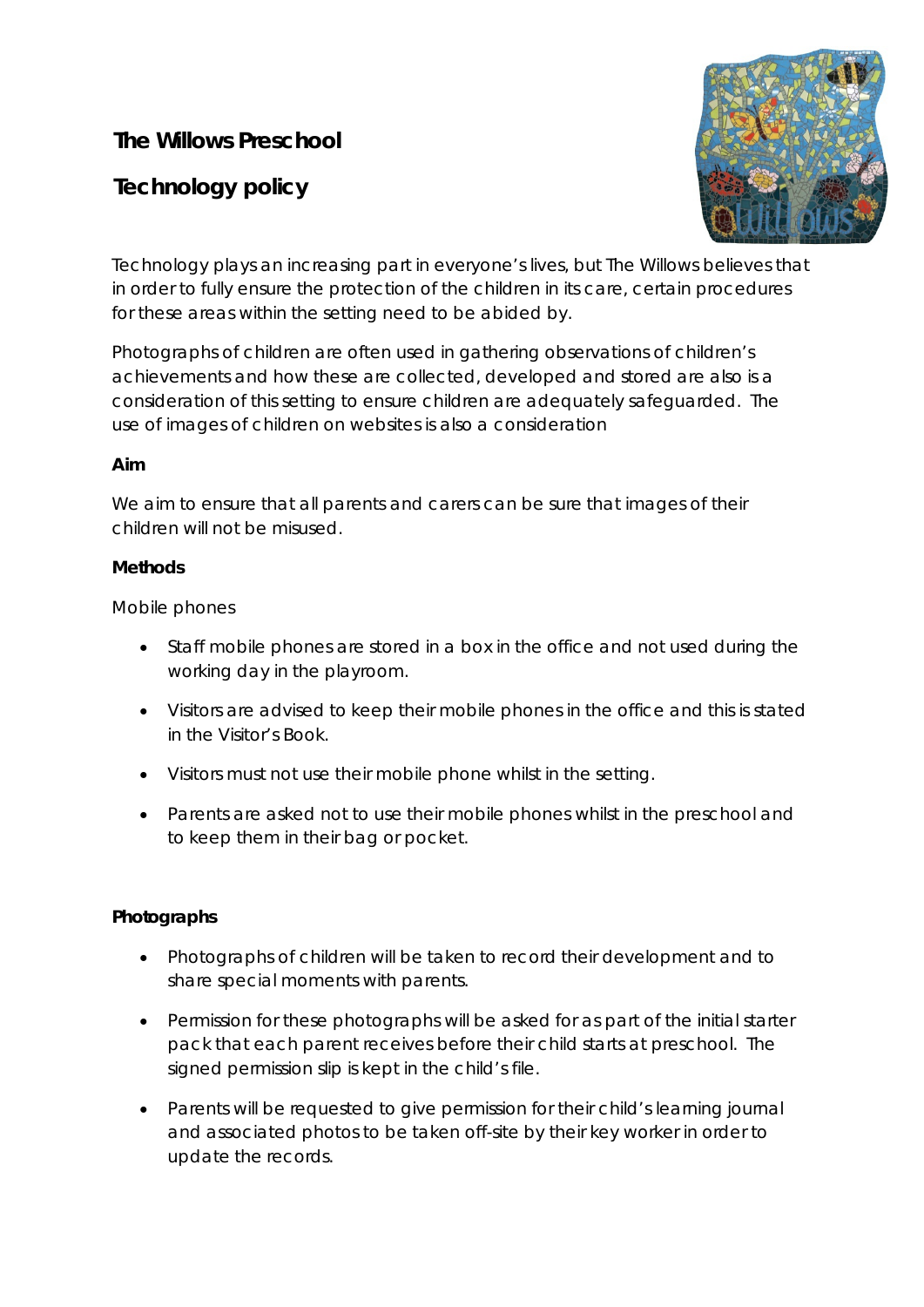- Photographs will be kept on the preschool laptop for the academic year and then deleted.
- The preschool camera and memory card remains on the setting's premises at all times. Photos are developed using a printer at the setting.
- Only photographs which show groups of children will used on the setting's website. No images which may be considered inappropriate, such as closeup shots of individual children, will be used on the website. Children will not be named. This will safeguard children.
- Permission will be sought from all parents before any photographs are used on the website. This will be included in the Registration forms.
- No private information about children is ever published on the website such as names or contact details.
- The setting may record special performances by the children for sale to parents as part of fundraising activities, e.g. the Christmas concert. The video footage and subsequent copying will be undertaken by CRB checked members of the committee. No names will be used.
- The setting follows the guidelines published by the Information Commissioner's Office (ICO) on parents photographing their children at special events. Photographs taken for personal use are exempt from the Data Protection Act (DPA). This means that parents, friends and family members can take photographs of children taking part in preschool activities for the family album and can film events at school.

#### **The Internet**

- Children have access to the PC in the preschool with adult supervision.
- There is a separate password protected area for staff to access.
- Software is age appropriate
- Internet use is heavily monitored.
- Posting material about the Willows internal operations, names and children's names is prohibited on employees' personal social networking pages, and employees also should avoid including any postings that could cause embarrassment or damage the reputation of the preschool. This is true even if employees restrict their pages to viewing only by friends.
- The Willows' preschool Facebook page is private and is by approval only.
- The community page may be used by the public and no detailed information is allowed.